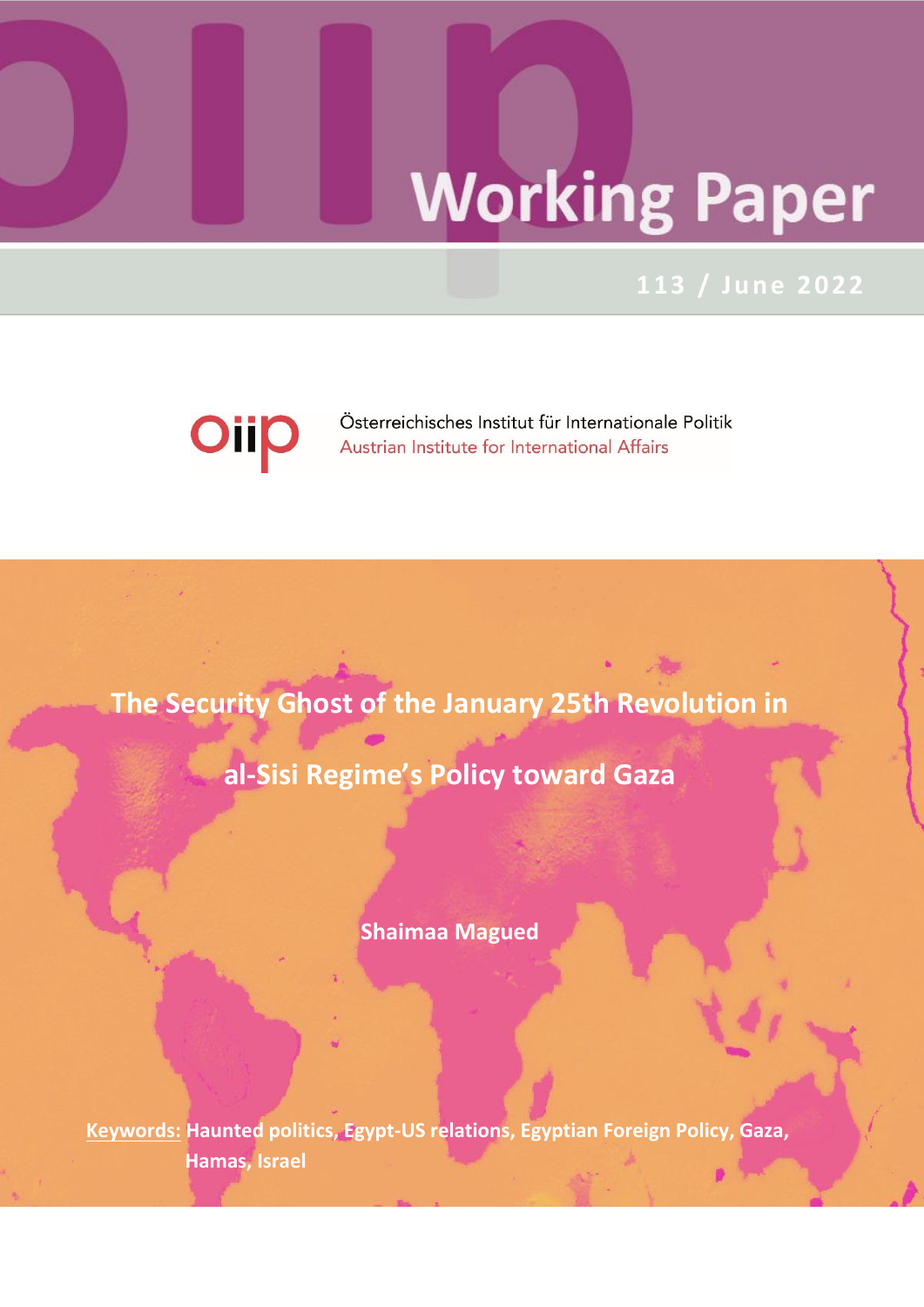**Dr. Shaimaa Magued** is an Ernst Mach research fellow at the OIIP from October 2021 to July 2022. She is also an Assistant Professor at the Faculty of Economics and Political Science, Cairo University. She completed her PhD at SciencesPo Aix in International Relations of the Middle East in 2012. Shaimaa's research interests centre on International Relations of the Middle East, Turkish Foreign policy, Turkish-Arab Relations, and Transnational Advocacy. She specifically examines questions on identity politics and their impact on intra-regional dynamics and the nature of interstate relations.

*Impressum:*

*Österreichisches Institut für Internationale Politik – oiip, Austrian Institute for International Affairs A-1090 Vienna, Währinger Straße 3/12[, www.oiip.ac.at,](http://www.oiip.ac.at/) [info@oiip.ac.at](mailto:info@oiip.ac.at)*

*Copyright © 2022*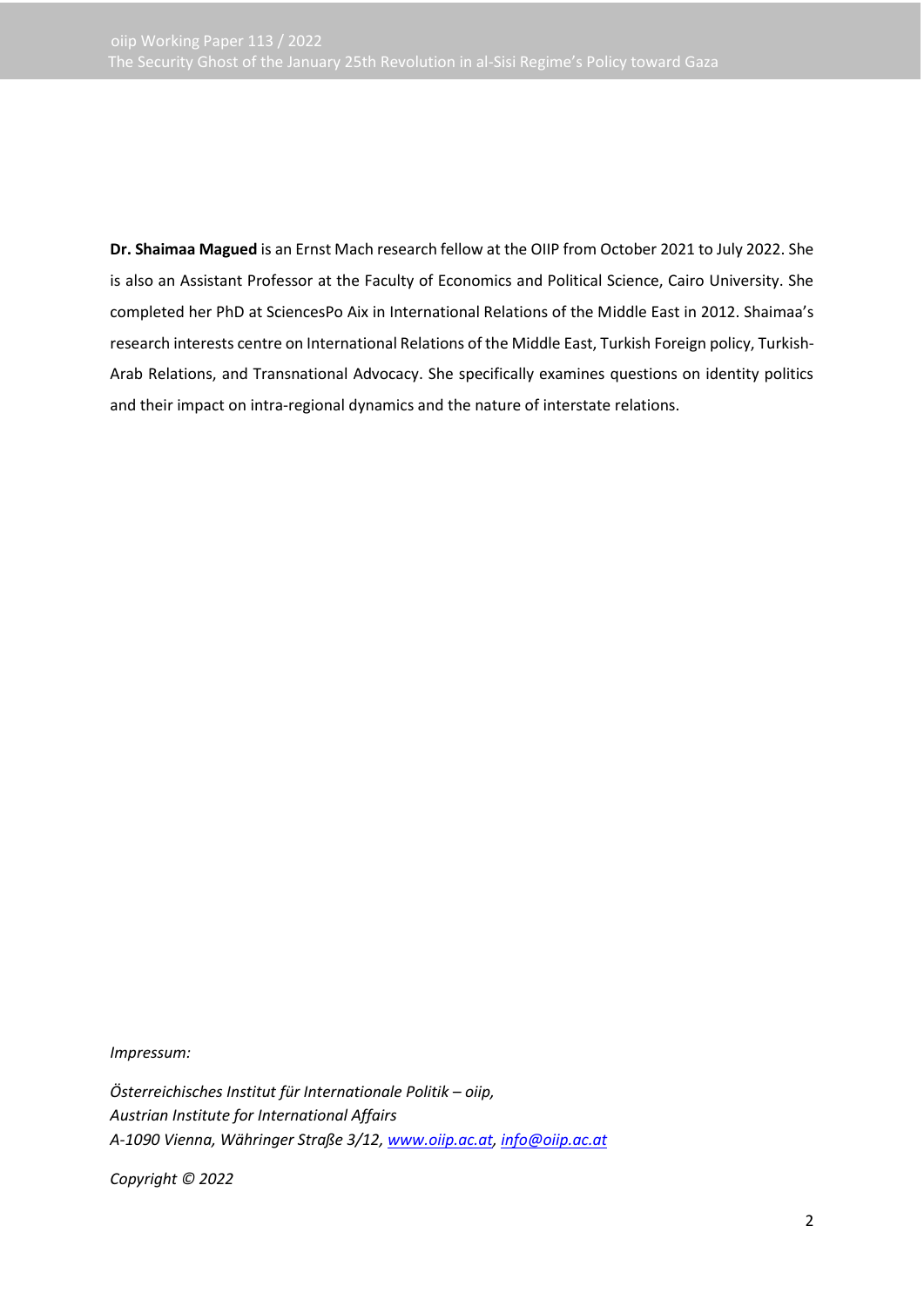### **Executive Summary**

This study argues that al-Sisi regime has been haunted by the January 25 uprisings as a potential recurrent threat to the state survival during the formulation of national and foreign politics. In the aim of boosting its international legitimacy before Western allies, especially the US, the regime has capitalized on political instabilities in Gaza as a means to ensure its security grip on power without incurring foreign allies' critics for human rights violations. How did al-Sisi regime mobilize Gaza as a means for bolstering its international credibility before Western bailers and shunning off the January 25 security ghost? In answering this question, this study refers to haunted politics in foreign policy-making as an informative perspective about the impact of traumatic events on ruling regimes' interpretation of incidents, convocation of memories, recreation of meanings, and subjugation of citizens. Unlike Mubarak's limited support for the Palestinian cause and Morsi's exclusive ties with Hamas, al-Sisi adopted a balanced approach toward Gaza in the aim of counterbalancing the US reservations over the regime's human rights violations since 2013.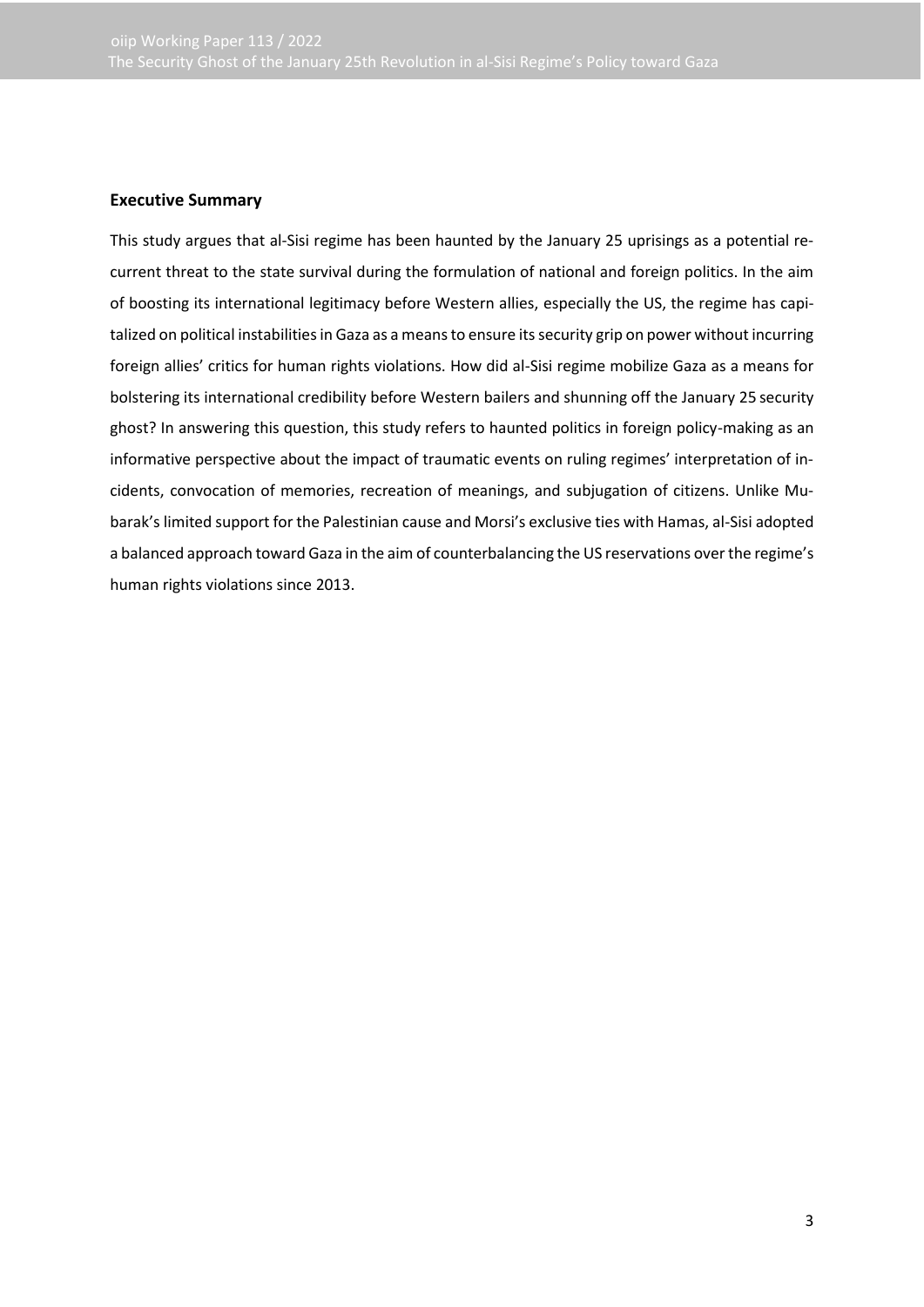# **Table of Content**

|    | a) The US-Egyptian-Israeli Alliance and Mubarak's Passivity toward the Palestinian Question 10 |  |
|----|------------------------------------------------------------------------------------------------|--|
| b) | Morsi's Ideological Ties with Hamas and Prioritization of the Palestinian Cause  11            |  |
|    |                                                                                                |  |
|    |                                                                                                |  |
|    |                                                                                                |  |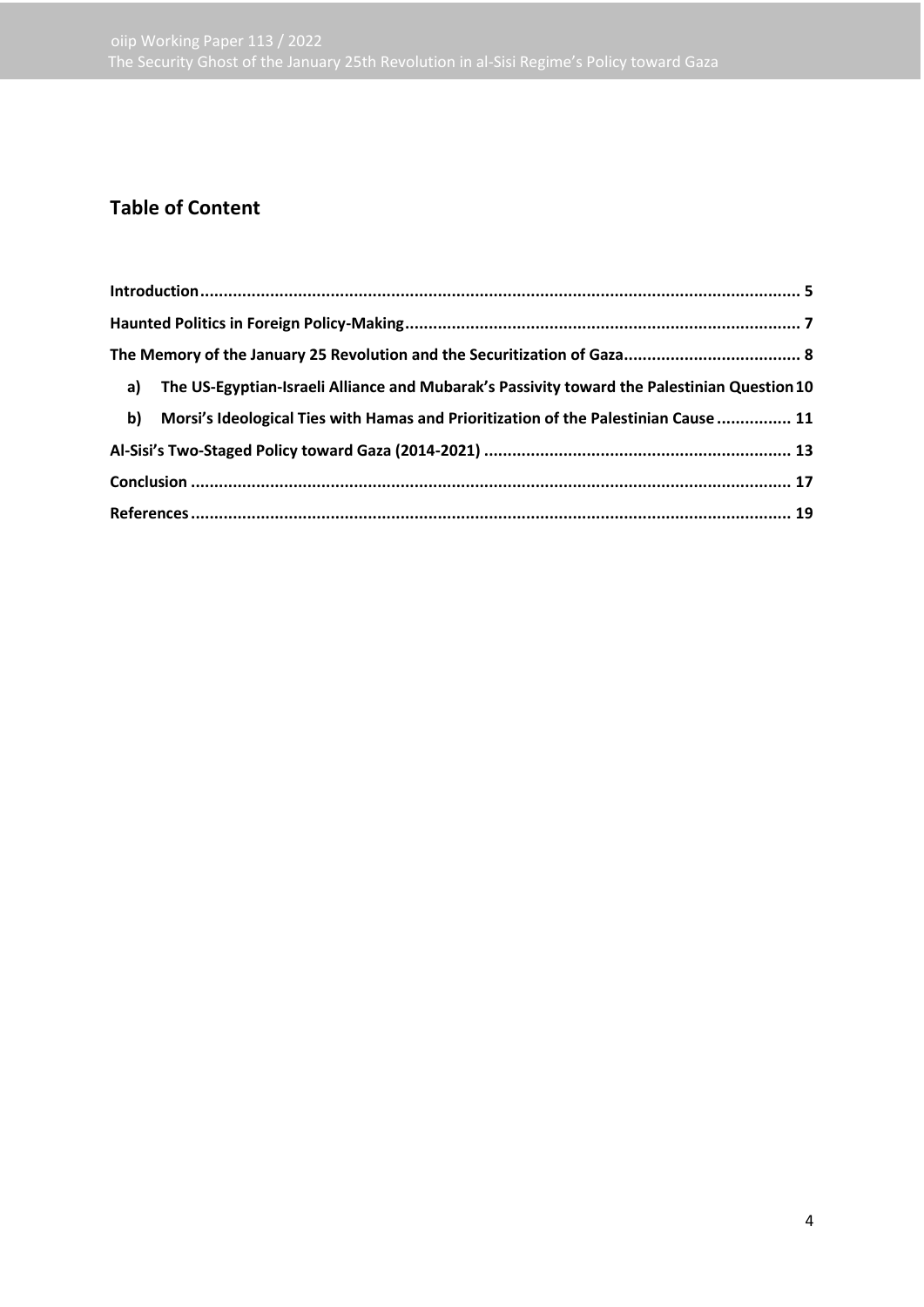## <span id="page-4-0"></span>**Introduction**

While the Palestinian cause is a significant issue that touches upon the Egyptian public's feelings and religious affinities, Gaza has always occupied a special status for decision-makers since the eruption of the second Palestinian intifada in 2000. In light of its geographical proximity to Egypt, demographic density, deprivation of life essentials, and domination by Hamas, an Islamic resistance movement and an off-spring of the Muslim Brotherhood - the largest opposition in Egypt - Gaza has always been a major preoccupation for the Egyptian regime's security.

Since the conclusion of the Camp David Peace Treaty with Israel in 1979, the Egyptian leadership has oriented Egypt's military effort toward large-scale economic and business investments while delegating the decision-making process with regard to the Palestinian issue, in particular Gaza, to the security establishment. Encompassing the Supreme Council of Armed Forces, the Military Security Services, and the President of the Republic, the security establishment monopolized both the formulation and implementation processes of security priorities, including the Palestinian issue, on the national and regional levels. The management of the Peace Process in the Middle East became an integral part of the Egyptian-American relations in terms of preserving regional stability through mediation among Palestinian factions and Israel.

Following former President Anwar al-Sadat (1970-1981)'s assassination and succession by former President Hosni Mubarak (1981-2011) in October 1981, the security establishment gained an expansive role in the decision-making process regarding the Palestinian question. Being the second largest beneficiary of the US military aid that covered for major structural economic deficiencies, Mubarak has inscribed Egypt's regional policy into a visible alignment with the US regional priorities in terms of managing negotiations within the Peace Process and facilitating inter-Palestinian talks. The establishment's domination over the decision-making process coupled with a diminishing role of the state bureaucrats at the Ministry of Foreign Affairs and the public opinion including political parties, social movements' activists, and intellectuals. Yet, during the January 25 uprising in 2011, protesters questioned Egypt's alignment with the US and Mubarak's limited support for Palestinian rights. This turning point compelled the Muslim Brotherhood regime under former President Mohamed Morsi (2012- 2013) to express an explicit solidarity toward Palestinians while delegating the management of official ties with Israel and alliance with the US to the security establishment.

The 2011 momentum presented a real challenge for the state's security establishment, especially the Egyptian Military Intelligence that was previously headed by al-Sisi. From July 2013 onwards, following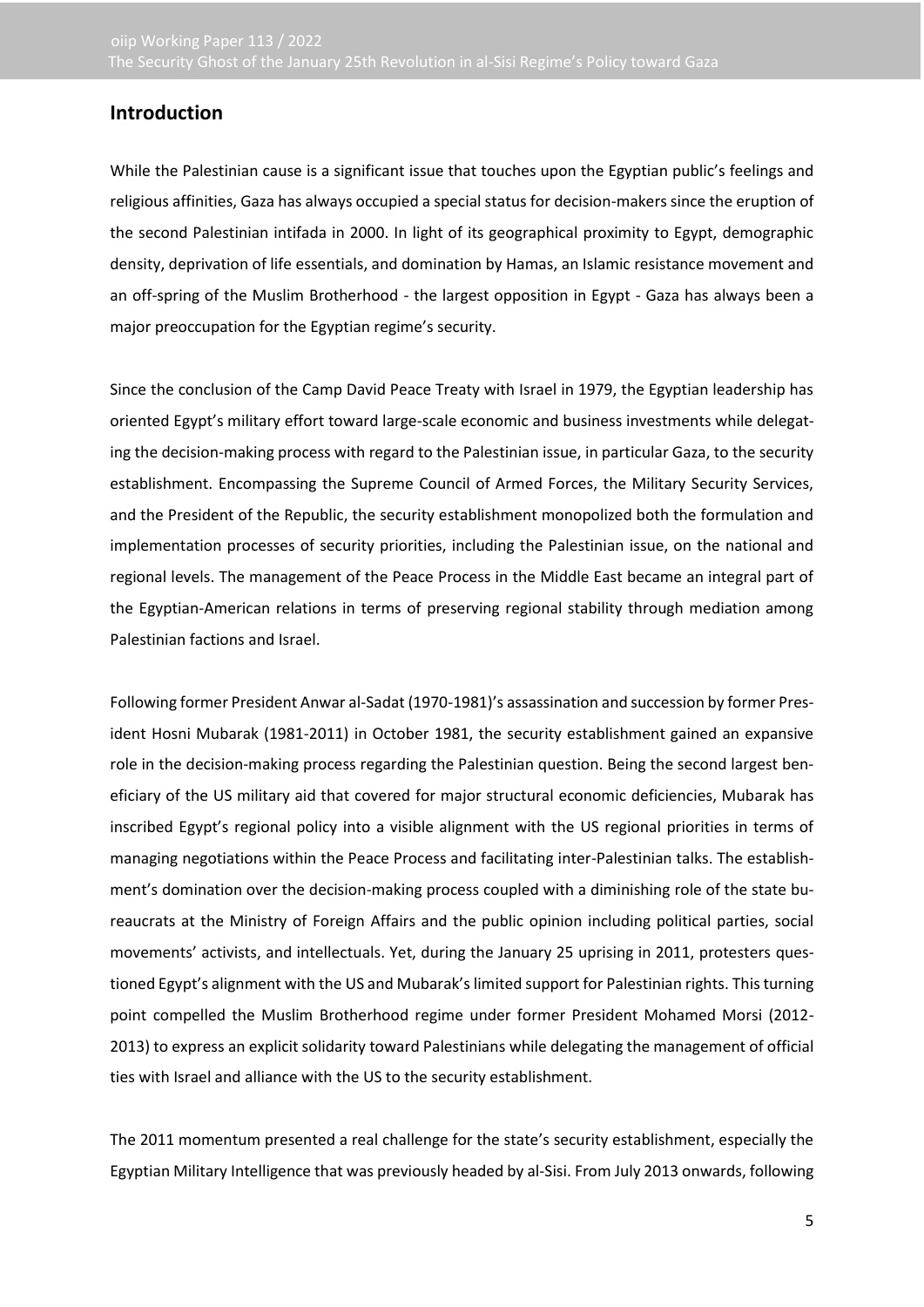the ousting of President Morsi, the security establishment has maintained its role in determining and shaping Egypt's policy towards Gaza. Yet, haunted by the potential recurrence of a sweeping public uprising against the regime, the security apparatus has been keen on eliminating political opponents, securing Western support, and ensuring political control over national subjects and territory. Al-Sisi regime's policy towards Gaza is a manifestation of this. Hamas's persistence in power since the 2006 elections prompted a compulsory tight security coordination between the Egyptian security establishment and the Israeli authorities. Hamas was widely depicted as a Muslim Brotherhood's associate in instigating national security threats. The control of goods and people's movement across borders, the destruction of secret tunnels used for smuggling weapons between Sinai and Gaza, and the coordination of security forces in Sinai became dominant factors in the establishment's mindset. In this vein, al-Sisi banned opposition groups, encompassing social movements' activists and civil society, on the grounds of being terrorist and illegal groups, and substituted civil society-based humanitarian aid for Palestinians with military and state-sponsored agencies. Building on its active security involvement in Gaza, the regime has revived the Israeli-Palestinian and inter-Palestinian mediation efforts in emphasis of its pivotal role for Western powers in the aim of securing an international support that overlooks human rights violations on the national level.

This study examines President Abdelfattah al-Sisi's policy towards Gaza from 2014 until 2021 as a means for legitimizing his rule on the international level. Doing so, this study dwells on the notion of security ghosts in foreign policy and how they impact ruling regimes' policies. The Egyptian regime's conception of the January 25 uprising as a potentially recurrent threat to the survival of the state reveals to what extent President al-Sisi's Gaza policy has been informed by the security fear of the reproduction of a destabilizing uprising against his rule. It argues that al-Sisi regime's perception of the pre-2013 period as a chaotic order where the vacuum of power resulting from the January 2011 Revolution was filled by Islamists has dominated the establishment's mindset and shaped the Gaza policy. The study is based on the content analysis of President al-Sisi speeches, and 10 open-ended and semistructured in-depth interviews conducted by the author with retired Egyptian diplomats and social movements' activists from 2014 until 2021 in Cairo.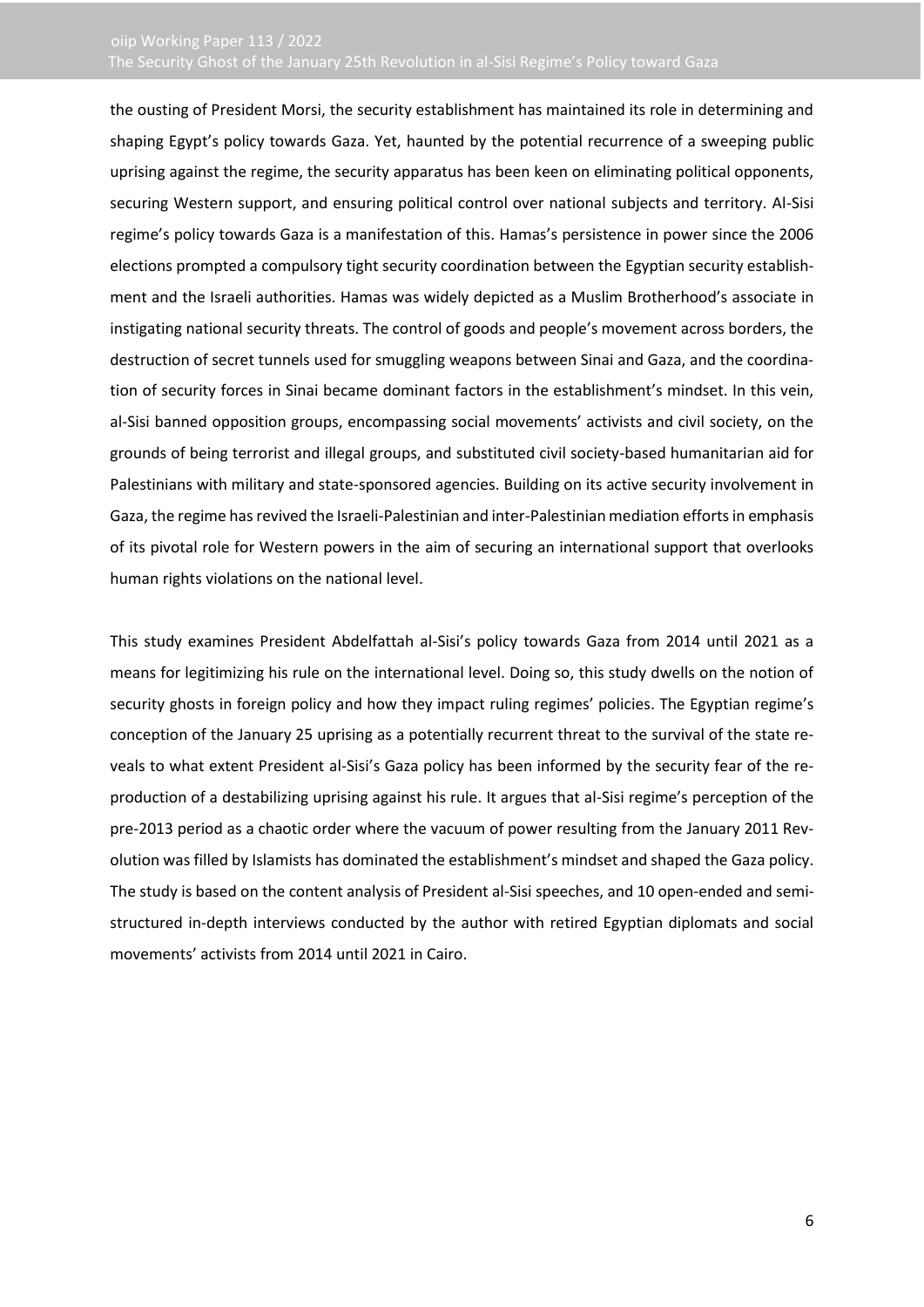## <span id="page-6-0"></span>**Haunted Politics in Foreign Policy-Making**

Extensive literature has addressed hauntology in shaping statecraft and regimes' decision-making (Salem, 2021; Steele and Acuff, 2012; Holsti, 2006). While Foreign Policy Analysis's poliheuristic approach emphasizing decision-makers' idiosyncratic factors, such as their ideological predispositions, cognitive map, psychological environment, and personality traits in reaction to national constraints (Oppermann, 2020; Redd et al., 2017; Mintz, 2004), haunted politics would be mobilized as an additional lens for interpreting ruling regimes' policies. Scholars referred to haunted politics as the byproduct of historical moments and events that mark the ruling elite's memory and compel them to follow a particular trajectory of action. In this vein, Salem (2021) evoked how the Nasser regime's anticolonial project introduced a historical momentum in Egyptian national history and constituted a political benchmark for the following regimes in pursuing a similar pattern of governance that rallies state coercion and public consent. Similarly, Auchter (2017) elaborated on the impact of the memory of events involving genocides and death stories on states' post-conflict narratives in international politics. In line with this argument, Steele and Acuff (2012) explored the notion of generational analysis in global politics by highlighting how regimes have inherited their predecessors' stances and practices toward various issues on the national and international levels. Also, Holsti (2006) examined how the leadership's memorization of the public opinion's reactions toward the US foreign policy has impacted decision-makers in the aftermath of the 9/11 events.

In this respect, this study refers to haunted politics in order to highlight how President al-Sisi's policy toward Gaza is inscribed into a line of security tradition associating Gaza to the leadership's fear of the potential reproduction of public upheavals against the ruling regime. Being haunted by the memory of the January 25 Revolution, the establishment secured the regime's rule by formulating a two-staged policy toward Gaza. This policy consisted of eliminating national opponents in line with the regime's official campaign of fighting terrorism, tightening its security grip over borders with Gaza, ensuring Hamas's dissociation with the Muslim Brotherhood, and consolidating Egypt's mediation role in the peace process.

Although the establishment's security mindset has mainly shaped the Gaza policy as a means for securing the regime's legitimacy since the 1990s, each ruling regime has adapted it to its respective sociopolitical contingency. In this vein, the coming section will show how al-Sisi regime, similarly to its predecessors, has mobilized Gaza policy as a means for securing its longevity while emphasizing how it has differently designed a Gaza policy that is inscribed into the regime's fear of the reproduction of the January 25<sup>th</sup> Revolution.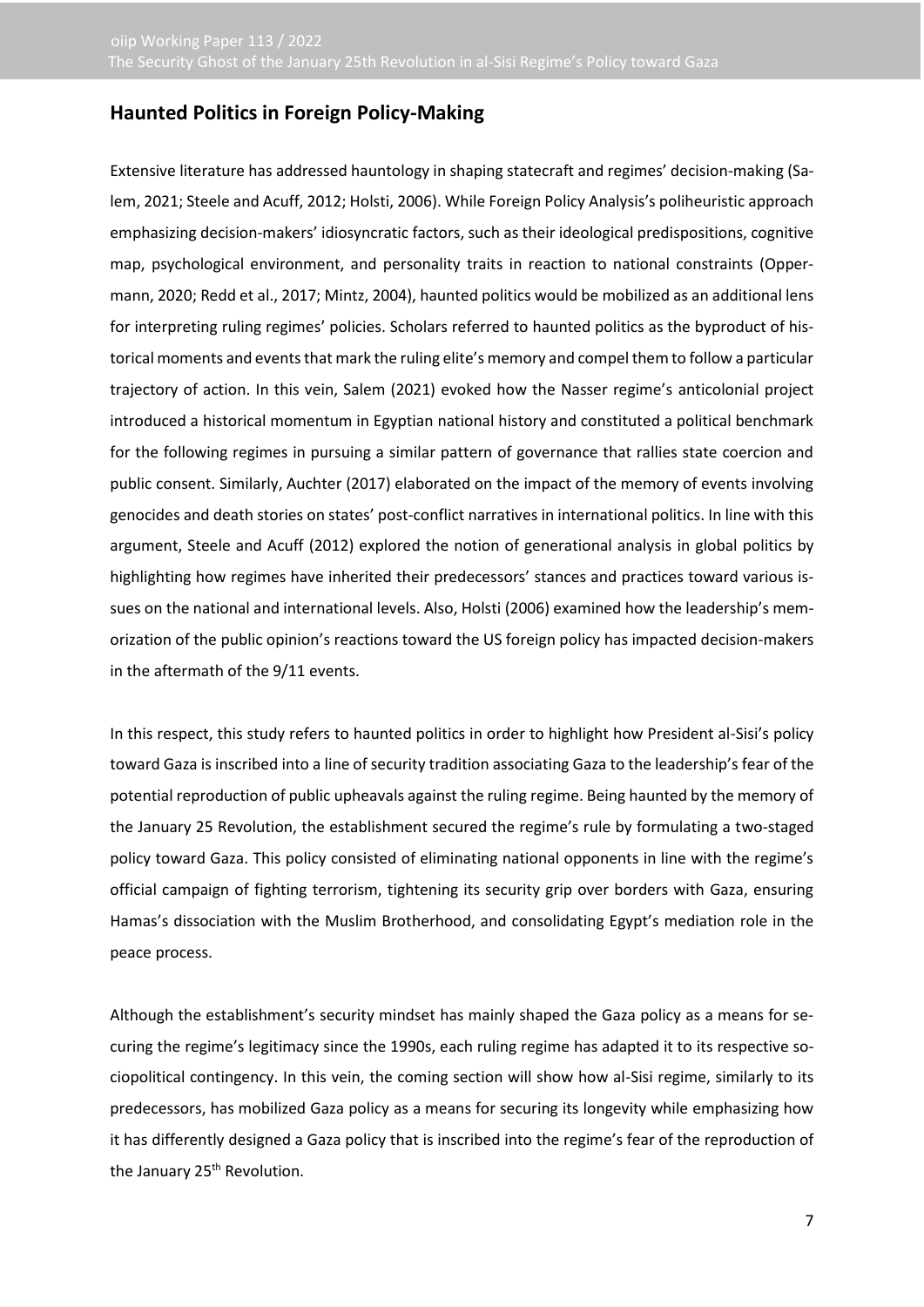## <span id="page-7-0"></span>**The Memory of the January 25 Revolution and the Securitization of Gaza**

Since his inauguration as President of Egypt in 2014, President al-Sisi's speeches have repeatedly emphasized, during several public occasions, the establishment's security obsession by the January 25 uprising that ousted Mubarak's 30 years rule. At several state-sponsored public conferences, al-Sisi mentioned that 'what happened during the January 25 events shall never be repeated again [since] it declared the death of the state' (al-Sisi, 2020). The fear of the reproduction of a similar revolt has haunted the memory of Egyptian decision-makers who have incessantly underscored the centrality of the state's national security and survival as the main prerequisites for stability and development.

The regime's legitimacy has been established on al-Sisi's projection as a national savior in light of his extensive war on terrorism. Being the Minister of Defense under the Muslim Brotherhood's rule, al-Sisi led a military coup against Morsi's regime and supplicated the public to support his fight against the Muslim Brotherhood's members and supporters whom he designated as terrorists (al-Sherif, 2014). Following 'Tamarod' *rebellion* campaign's success in gathering public signatures and rallying support among masses asking Morsi to step down, al-Sisi declared an ultimatum that resulted in the army's intervention to topple the Muslim Brotherhood's regime. In confirmation of his commitment to protecting Egypt against terrorism, the army, alongside the state security forces, has violently dispersed the pro-Muslim Brotherhood's sit-ins in Raba'a and al-Nahda squares in August 2013 leaving hundreds of death tolls and casualties (al-Sherif, 2014). Following the declaration of the Muslim Brotherhood a terrorist organization in September 2013, the state enacted a series of legislations criminalizing public protests and individual affiliations to the Muslim Brotherhood and grassroots secular opposition groups, such as the April 6 Movement, for being illegal entities. After the massacre of Raba'a and al-Nahda, the regime launched an unprecedented large-scale repressive campaign against the Muslim Brotherhood's members, supporters, and activists who took part in the 2011 public uprising and protests against the regime's clamp down on opponents (Droz, 2020).

Since 2013, a large number of political prisoners has been sentenced to long years of imprisonment and to death for charges of affiliation to terrorist groups and for committing lethal attacks on state officials. Although these sentences were ruled by military courts and a judiciary system that is often accused of being politicized, the state could secure a broad-based popular support through extensive media campaigns. Popular TV presenters in talk shows and celebrities in radio broadcasts, TV series, and large film productions were deployed to denigrate the Muslim Brotherhood and depict its 'destructive agenda' as a 'deviant' fundamentalist religious ideology (YouTube, 2020). This media cam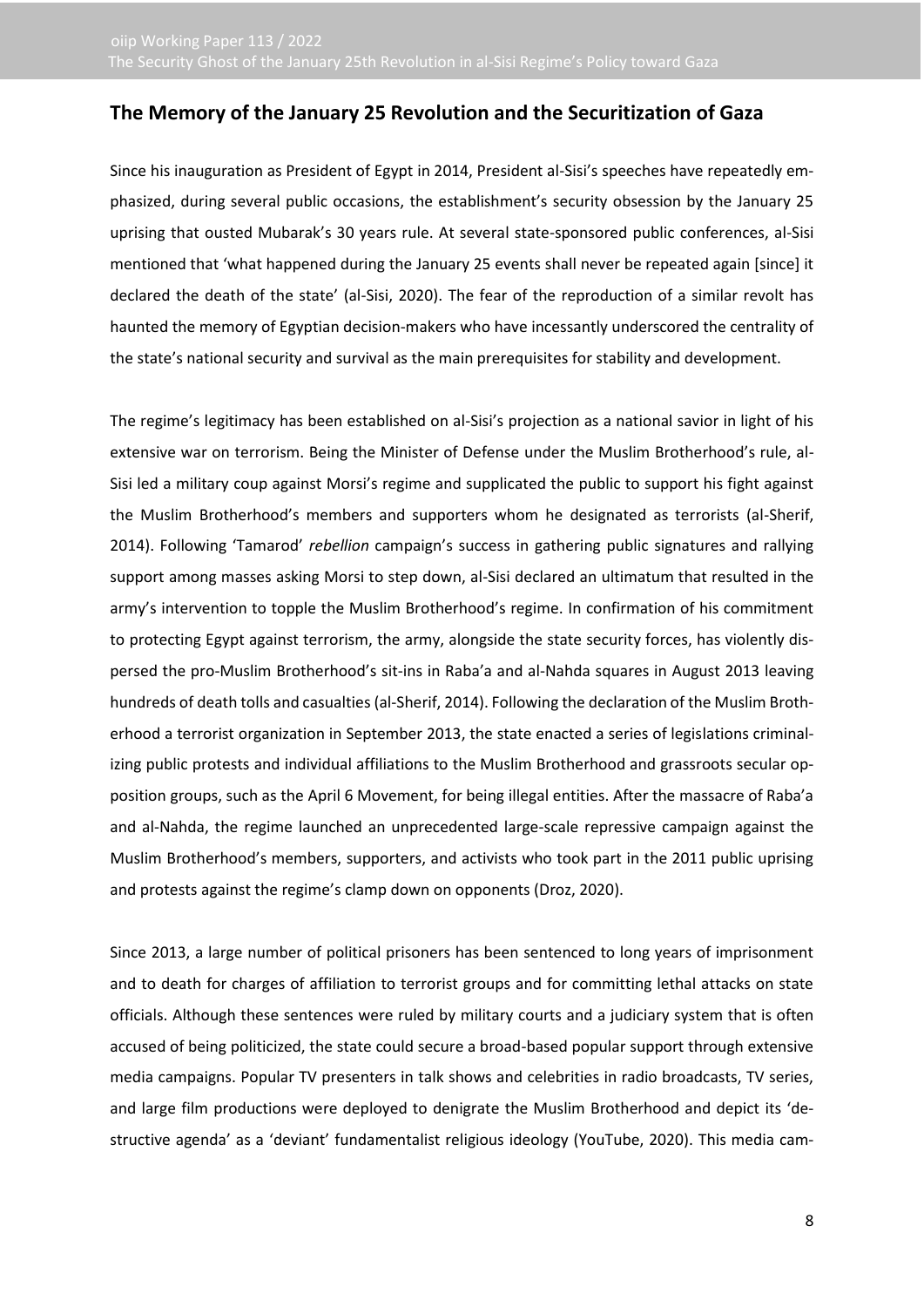paign has also negatively portrayed the January 25 Revolution as a foreign conspiracy where civil society had a considerable role in plotting against Egypt's national security in coordination with political activists.

The regime's actions against members of the Muslim Brotherhood and political activists intertwined with the establishment's extensive fights against extremist groups affiliated with the Islamic State in Iraq and Syria (ISIS) in Sinai. Following Ansar Bayt al-Maqdis's, an ISIS affiliate based in Northern Sinai, declaration of responsibility for deadly attacks against Egyptian conscripts in 2015, the regime launched military campaigns in towns in Northern Sinai, close to borders with Gaza (CNN Arabic, 2016). These campaigns were mostly coordinated with the Israeli Defense Forces (IDF) and targeted the tunnels that were believed to be used by Hamas for the smuggling of arms and fighters in and out Gaza.

In light of its leadership's ties with Hamas, the non-return to the 2011-2013 period that witnessed the Muslim Brotherhood's rule based on democratic elections following the January 25 Revolution constituted the regime's point of reference in determining its Gaza policy. This move was the outcome of the regime's preoccupation of preserving the national security order established after toppling President Morsi's rule in 2013 through the elimination of any prospects for a strong opposition that would disturb the regime's political control. The President's public speeches during press conferences and international conferences revealed an unconventional, strict, and unaccommodating character toward the Muslim Brotherhood, political opponents, and activists from various ideological backgrounds. In his speeches, al-Sisi (2016, 2018; CNN Arabia 2021) has incessantly confirmed that he would never allow the reproduction of the January 25 uprising that, in his words, constituted a dangerous event preluding to the state's death. Having the support of Arab bailers, especially Saudi Arabia and the Emirates, al-Sisi underlined the return of the state's authority and monopoly over the public sphere against destructive elements.

The establishment perceived Gaza and Hamas as a security risk for the destabilization of the regime in light of Hamas's ideological ties with the Muslim Brotherhood, which prompted the regime to associate Egypt's national interest to the strict control of borders and the substitution of state-led campaigns for civil humanitarian initiatives. With this perspective, developments in Gaza were confined within a tight security prism that often requires coordination with the Palestinian Authority in the West Bank, Israel, and the US. This security mindset favored the adoption of a rigid decision-making process that has been mainly dominated by the establishment leaving a limited consultative role for the Ministry of Foreign Affairs' bureaucrats.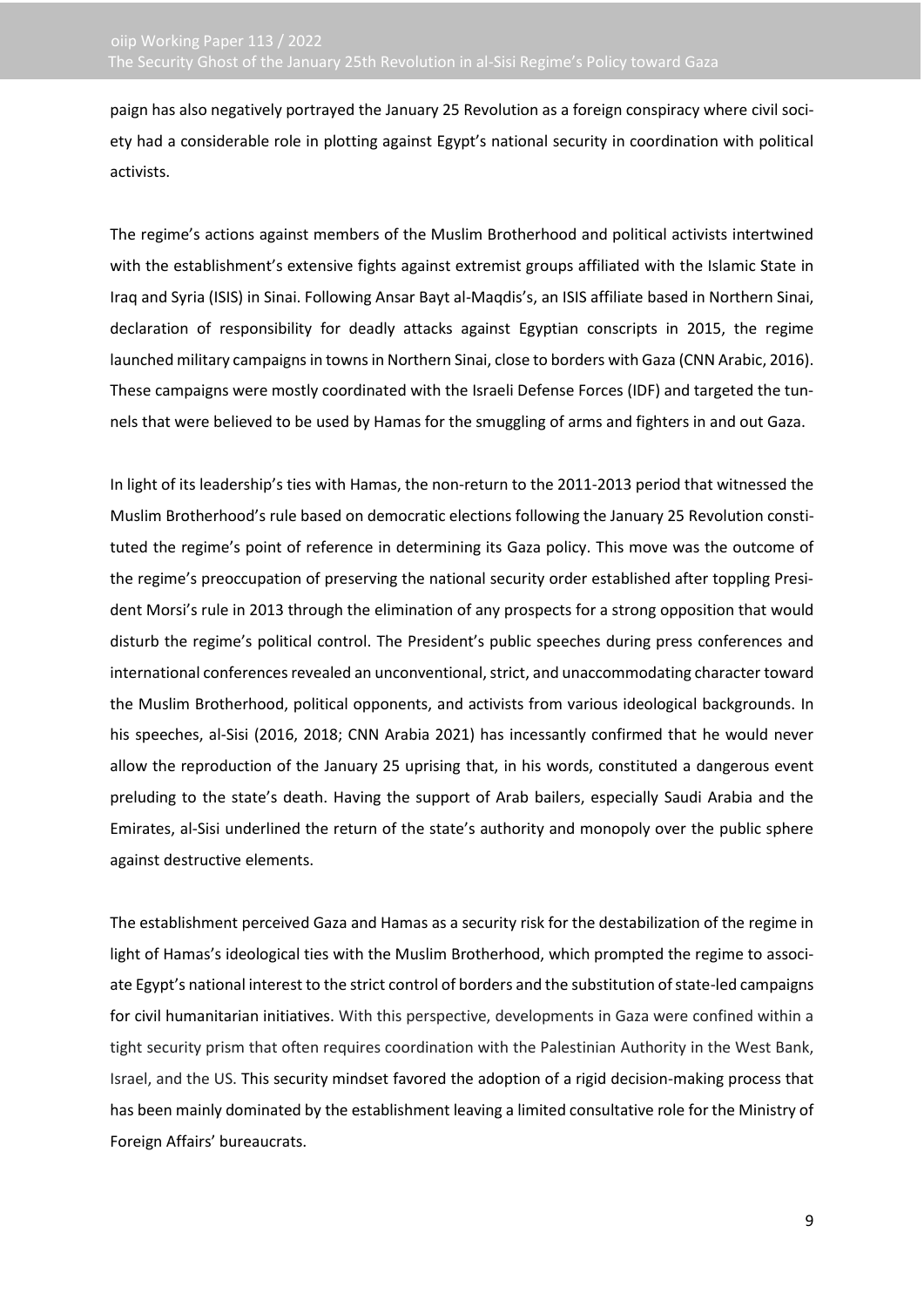While the establishment's security mindset has dominated the decision-making process of Egypt's Gaza policy under the successive rule of the Mubarak, Morsi, and al-Sisi regimes, each one has manifested variations in its formulation and implementation as will be shown in the next subsections.

### <span id="page-9-0"></span>a) The US-Egyptian-Israeli Alliance and Mubarak's Passivity toward the Palestinian Question

Former President Mubarak has built his regime's legitimacy on the practice of 'egypticity' in the state's foreign policy, especially toward Gaza. In reference to the primacy of national interests over solidarity with Arab countries, this practice has compelled Mubarak to adopt an inward-looking diplomacy that has been primarily focused on attracting donors for Egypt's rentier-based economy and conforming to the US regional priorities. With this respect, Mubarak turned down Pan-Arabism in official discourses, overlooked the US-Israeli symbiotic ties, and aligned Egypt's regional policy with the US directives in return for an annual aid that sustained the regime's patronage system (Ben-Zvi, 2002; Stephens, 2006).

In the 1990s, Egypt witnessed devastating economic crises, notably a trade balance deficit, the devaluation of its national currency, and the emergence of developmental challenges related to the rapid population growth and the state inability to cope with citizens' needs. Being mostly referred to as a patron-client relationship, the US has supported Egypt with annual economic and military aid packages in return for securing the US interests in the Middle East, maintaining regional stability, hosting permanent US military bases, and guaranteeing oil supply through the Suez Canal (Shama, 2013). Mubarak's regional diplomacy became an adaptation of the US guidelines rather than a genuine political outlook. Following the Israeli invasion of Lebanon in 1982, the Egyptian government was hesitant to condemn the Israeli attacks and aligned with the American position by blaming Palestinians, asking Syria to withdraw from Lebanon, and encouraging the Palestinian Authority to continue negotiations with Israel within the framework of the Camp David Accords. During the 1991 Gulf War, Mubarak mobilized Arab countries to join the US-led Coalition Forces against former Iraqi President, Saddam Hussain, in the aim of drastically reducing Egyptian foreign debts. In reiteration of the US directives, Egypt proposed a Peace Plan for the Israeli-Palestinian negotiations in the 1991 Peace Conference in Madrid and supported the return of the Palestinian Authority to Gaza and the West Bank during official visits in 1993. Being part of the US-led Greater Middle East Project, Mubarak has reconsidered its policy toward the Palestinian question. He did so through the facilitation of peace negotiations between Israel and the Palestinian Authority, the assignment of an Egyptian ambassador in Israel, and the conclusion of the Qualifying Industrial Zone Treaty with the US in which Israel had to be included as a partner (Helal, 2008). In this respect, during and after the 2000 Second Intifada, Egypt prioritized re-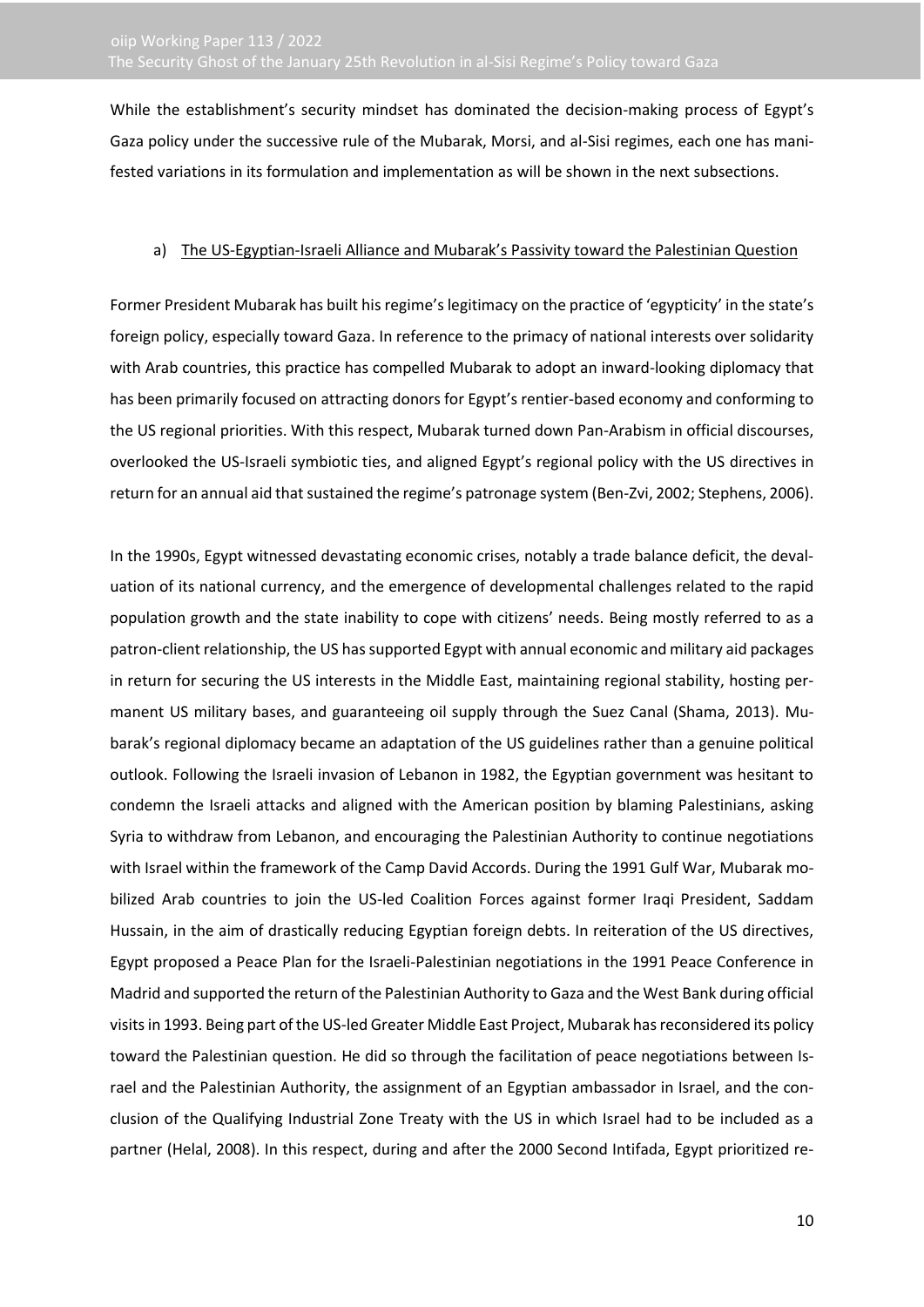gional stability by maintaining close relations with Israel and carefully opposing its policies against Palestinians in order to avoid antagonizing the US and keep its pivotal position as a broker of the Peace Process. Mubarak's alignment with the US vision has prevented Egypt from promoting the two states solution, bringing it into effect, solving the Israeli-Palestinian conflict, and condemning the 2009 Israeli attacks on Gaza. Also, the Egyptian-American alliance did not result in major political changes in Mubarak's rule. The latter embarked on a tough process of economic privatization within the framework of the Structural Adjustment Programs and adopted cosmetic national political reforms without addressing the socioeconomic deficiencies that spurred public anger during the 2011 Revolution (Haber and Ighani, 2013).

Based on interviews conducted by the author with retired diplomats at the Egyptian Council for Foreign Relations, the security establishment has always dominated the decision-making process toward Gaza under the Mubarak regime from 1981 until 2011. Among the interviewees, five former ambassadors have asserted that a security mentality has been omnipresent under the Mubarak regime where Egypt acted as the 'trusted' security coordinator between the Israeli government and the Palestinian Authority due to the former's rejection to cooperate with former Palestinian President Yasser Arafat. According to one respondent: "Egypt's former President of Security Services, Omar Soliman, coordinated direct talks with Israel alongside the US and Palestinian officials from 2004 until 2011." Respondents have also confirmed that security talks have predominantly focused on inter-Palestinian divisions, developments in the Peace Process, and stability in the Occupied Territories. In line with this assertion, three informants among activists in Kefaya and the April 6 Movement underlined the highly securitized nature of Gaza, which compelled Egyptian authorities to limit civil actors and political activists' role in the provision of humanitarian support for Gazans. In addition to respondents' testimonies, an activist mentioned, "borders were permanently closed from the Egyptian side since Hamas's ascension to power in 2006, which rendered borders crossing an intensely monitored process by security checks and complicated the organization of medical and humanitarian convoys." Being part of the organization of convoys for Gaza, informants from the April 6 Movement underscored the use of secret tunnels. In this vein, they indicated, 'secret tunnels were an alternative to the heavy security checks across borders, which put our activities at risk in light of the establishment's negative perception of tunnels as illegal channels for trafficking weapons.'

### b) Morsi's Ideological Ties with Hamas and Prioritization of the Palestinian Cause

<span id="page-10-0"></span>Former President Morsi has established his regime's legitimacy on the adoption of a pro-Palestinian position in his policy toward Gaza and the delegation of bilateral relations with Israel to the security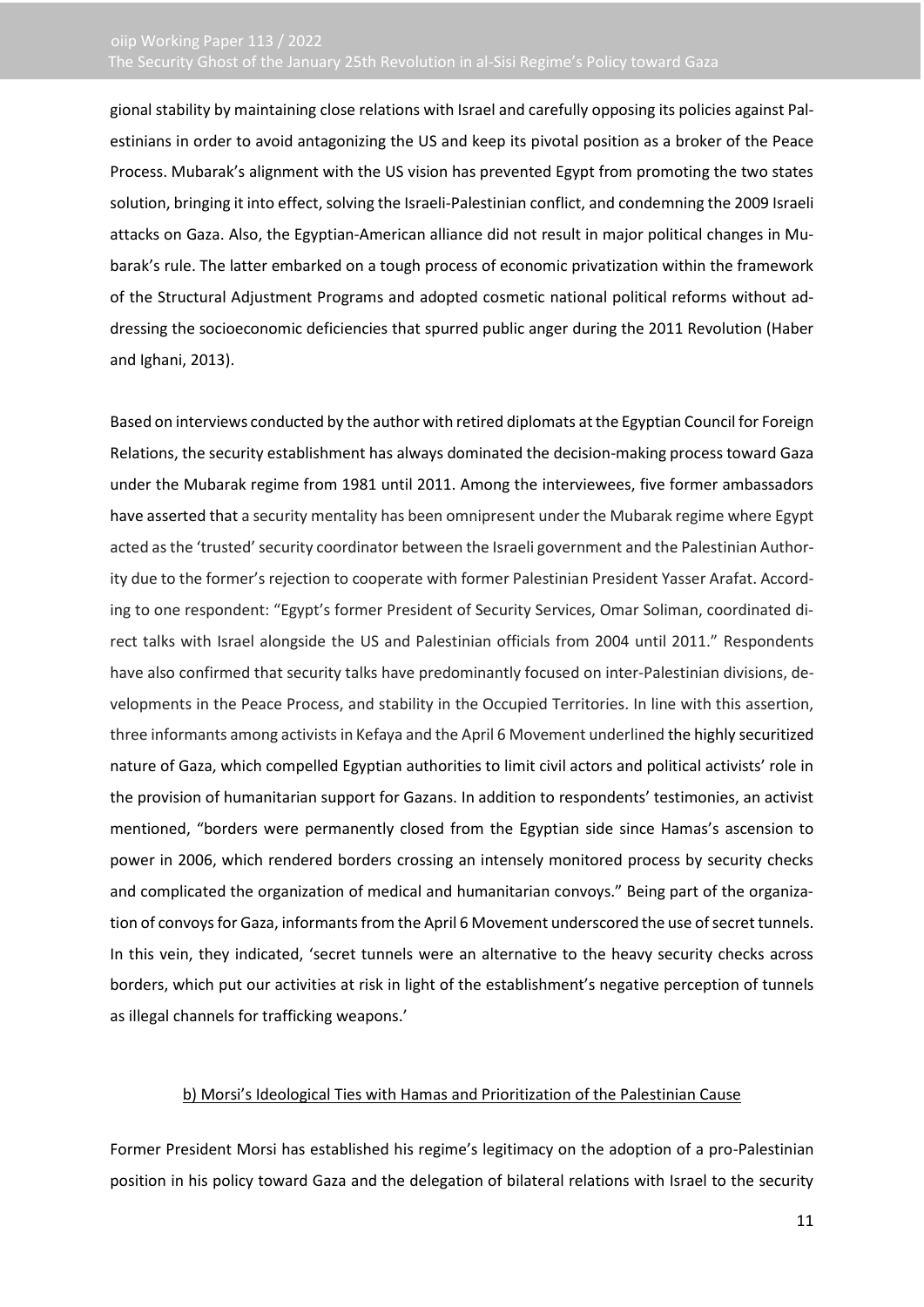apparatus. In compliance with the Muslim Brotherhood's support for Palestinians' right to self-determination and opposition to Israel's illegal settlement policies and military attacks on Gaza, Morsi relied on public initiatives in the organization of medical caravans to Gaza for moral and political support. Following the January 25 Revolution, the Muslim Brotherhood promoted a state-sponsored public diplomacy that encompassed NGOs and activists affiliated to the Muslim Brotherhood, secular and Islamist political parties, and social movements in expression of solidarity with Gaza through the organization of visits to martyrs' families, hospitals, and Hamas's leaders. Following the Israeli Defense Column Operation in November 2012, Egyptian security forces facilitated the borders' crossing process for hundreds of activists (Darrag, 2013). While they organized official visits to Gaza and met with Hamas leaders, they were also able to use tunnels connecting Sinai with Gaza in case of borders' closure by the army.

Although the Muslim Brotherhood was careful to maintain good relations with the US and Israel and confirmed their compliance with international agreements, in particular the Camp David Accords, they were unable to act as impartial mediators due to ideological affinities with Hamas. In 2012, two delegations affiliated to the Muslim Brotherhood's Freedom and Justice Party paid official visits to Washington in order to reassure the US about their commitment to rights, freedoms, democratization, and Egypt's constructive role in the Middle East (Daily News Egypt, 2012). Nevertheless, Morsi has deemphasized relations with the US and Israel through the recourse to symbolic measures, such as the declaration of the Israeli ambassador in Cairo a persona non-grata and the arrangement of official visits to the US under the auspices of the Egyptian Prime Minister. In this vein, two out of the five interviewed diplomats mentioned that President Morsi, in spite of his active diplomacy, kept Israel to a low profile, avoided its mention in official discourses, and did not pay official visits to Washington, which shed light on a prospective transition from strategic alliance to a 'neither an ally nor an enemy' status. They asserted that Morsi's mandate from 2012 until 2013 witnessed the army's presence in negotiations with Israel over the security management of Sinai and borders with Gaza in spite of the Muslim Brotherhood's ideological ties with Hamas. This swift shift in Egypt's policy toward Gaza under President Morsi's mandate has occurred in response to terrorist attacks against military conscripts and checkpoints in Sinai in August 2012. Since then, the Army and the Intelligence Service have become the main actors responsible for establishing official contacts with Israel and the US and coordinating a cleansing operation in the peninsula in line with the dispositions of the Camp David Accords.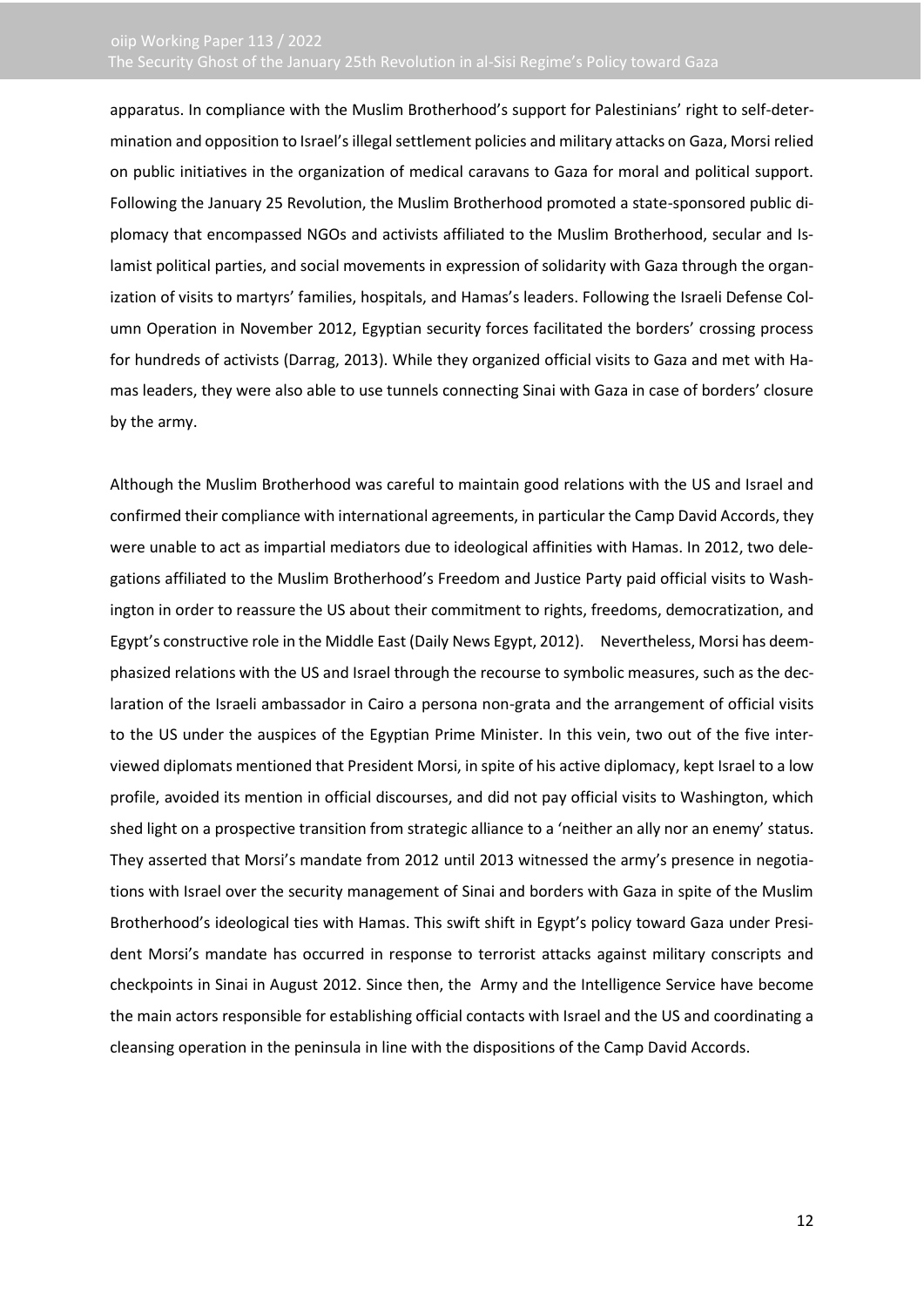# <span id="page-12-0"></span>**Al-Sisi's Two-Staged Policy toward Gaza (2014-2021)**

Building on the leadership's security obsession with the potential reproduction of massive anti-regime upheavals, this section investigates how President al-Sisi's two-staged policy toward Gaza is inscribed into the establishment's security line of tradition for boosting the regime's legitimacy. Positioned between the passivity of the Mubarak era toward Palestinians and Morsi's close ideological ties with Hamas, al-Sisi regime has formulated a balanced strategy toward Gaza that underlined the tight association between Gaza and the state survival against potential threats in the elite's mindset. As such, al-Sisi regime's policy ensured a firm security control over borders, co-opted Hamas in its repression campaign against the Muslim Brotherhood, and underscored Egypt's mediation role in the peace process, which enabled the evasion of the US critics and the consolidation of an international legitimacy.

Al-Sisi regime's security obsession with the January 25 Revolution and its potential recurrence as an existential threat to the state survival has been manifested through the formulation of a two-staged balanced policy toward Gaza since 2014. By controlling borders, stigmatizing and eliminating the opposition, and co-opting Hamas, the regime's Gaza policy confirmed Egypt's pivotal role in the management of the Palestinian question as a means to evade the US critics over national human rights violations.

Al-Sisi's Gaza policy has been part of the regime's ambition to reassert Egypt's pivotal role in the management of the Peace Process and the fight against terrorism in line with its alliance with Israel and the US. In the tradition of President Mubarak, al-Sisi used foreign policy as a platform to legitimize his rule. Following Morsi's ousting, the national and international public opinion has been divided over the perception of al-Sisi's eviction of the Muslim Brotherhood's regime. While supporting rulers across Arab countries have conceived al-Sisi's intervention as a necessary measure toward the fulfillment of public demands for the Brotherhood's ousting, regional countries and international allies have critically perceived the army's interruption of the rule of the first democratically elected regime (Magued, 2021). Although the US and the EU expressed their reservations over al-Sisi's military intervention, they forewent their concerns over democratic stagnation for security priorities related to al-Sisi's firm control over Egyptian territories, prevention of illegal migration, and contribution to regional stability (al-Shorouk, 2017). In order to secure financial assistance packages from the US and the EU, al-Sisi has been keen on reassuring his Western bailers over national and regional security concerns through the organization of regular conferences that reached out to regional and international audiences (al-Sisi, 2018 and 2019). In this vein, al-Sisi asserted the following, "the evil forces will never win and what happened in January 25 will never be allowed again." During these meetings, he underlined national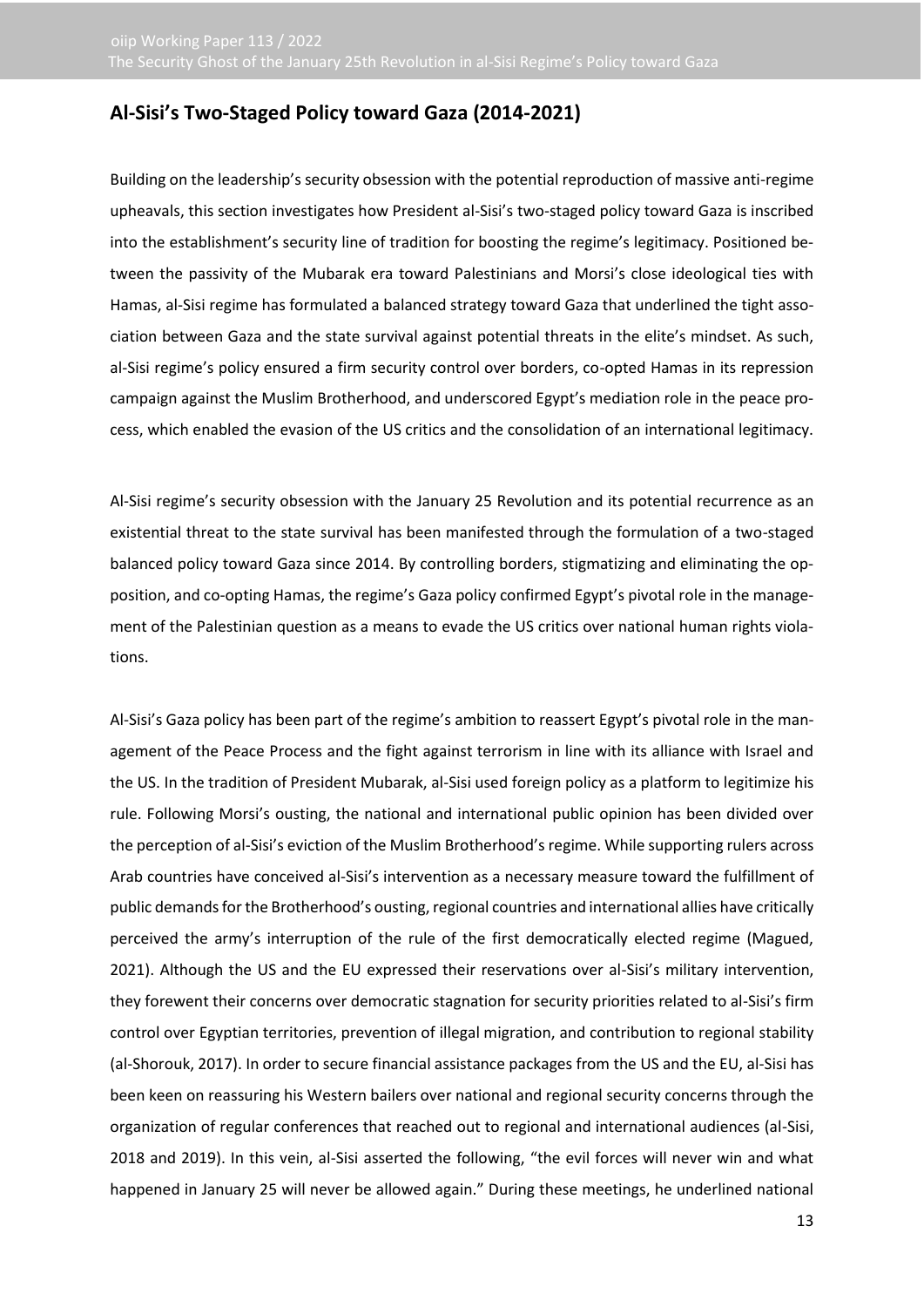development as a primordial goal for which he would never allow the reproduction of the January 25 uprising. This predetermined position justified the launch of extensive campaigns against 'destructive' and terrorist elements and the sacrifice of individual rights and freedoms to national stability. In this regard, al-Sisi blamed the EU for prioritizing human rights over the decay of national education, health services, and infrastructure in Egypt. In this respect, he mentioned, 'Egypt has no good education nor a proper healthcare system, why do you only address human rights' conditions in Egypt? Egyptians cannot hang out or have fun during holidays because they do not have proper salaries. I would let them protest instead of working, provided you allocate more financial resources for the country in order to ensure the necessary provisions for subsistence.'

While al-Sisi regime looked forward to developing a cooperative partnership with the Biden administration, it rejected the latter's critics of human rights' violations in Egypt. This position has further evolved in light of the US limited support for Egypt's water rights and territorial security vis-à-vis the Ethiopian project and ISIS's threatening presence in Sinai. In response, al-Sisi reached out for alternative allies such as Russia for extracting military and strategic support (Reuters, 2021). The regime has also consolidated its strategic and military cooperation with Israel in pursuit of Islamist militants in Northern Sinai and tightened its relations with Arab and African neighbours. In this perspective, al-Sisi restored Egypt's seat at the African Union Organization in 2019, assumed its presidency in 2020, and initiated rapprochement with Morocco and Eretria in an attempt to gain political support vis-à-vis the Great Ethiopian Renaissance Dam that is expected to significantly reduce Egypt's water share (State Information Service, 2020). Upon its nomination as President of the organization, Egypt became an active member in representing African nations on international and regional instances, promoting intra-African trade, and attracting new investment opportunities. Unlike Morsi who cut ties with al-Assad regime and supported the suspension of Syria's membership in the Arab League, al-Sisi regime advocated for the return of its membership and the consolidation of al-Assad rule. Egypt suggested the creation of a multilateral regional energy hub encompassing East Mediterranean countries and international observers that produce, import, and act as a transit point for natural gas transfer in October 2018 (Reuters, 2020; State Information Service, 2019).

In addition to the recourse to regional alternatives to the US support, al-Sisi addressed Gaza as a security predicament that would prompt the Biden administration to forego national human rights' violations. Following the ban of social movements and the restriction of the state's unsponsored humanitarian initiatives, the regime initiated a state-led development campaign in order to control the Gaza strip. In this vein, al-Sisi was keen on boosting his regime's legitimacy vis-à-vis the US through the assertion of a pivotal role in Gaza's security management and the launch of a two-staged policy toward

14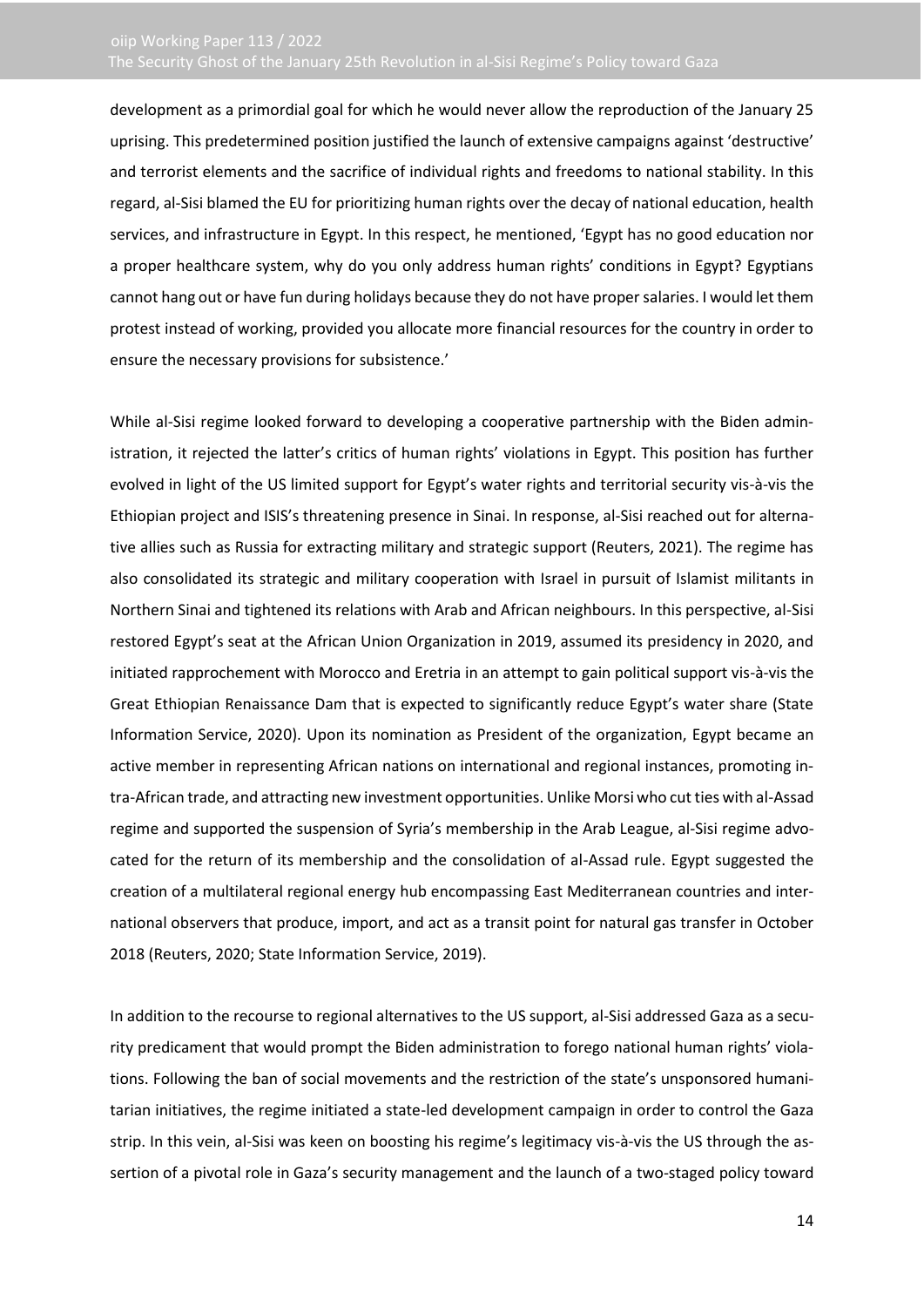Gaza. From 2014 until 2016, Hamas was largely demonized by the regime's inflamed rhetoric perceiving it as a plotting agent for the destruction of the Egyptian state and the eviction of al-Sisi rule. Egypt's anti-Hamas position translated into an intensive security maneuver in Gaza in 2014 through the imposition of a blockage on the strip and the destruction of Hamas's supply chains for humanitarian subsistence through the flooding of 1370 tunnels under Rafah (Human Rights Watch, 2015). Being a bordering town with Gaza, Rafah witnessed the destruction of 3255 buildings and hundreds of acres of cultivated lands in the aim of establishing a buffer zone, a state-led operation that mounted to the level of a war crime for some international human rights organizations (Human Rights Watch, 2015). While the regime attempted to resume its mediation role between Israel and Hamas following the former's attack on Gaza in 2014 resulting in huge death tolls on the Palestinian side, this move was often rejected by Hamas who, in light of Egyptian officials' condemnation of its resistance status, perceived it as a cover for Israeli military operations against Gazans (Abu Zaid, 2021). Egypt's mediation role was mitigated by al-Sisi's support of the US Deal of the Century, encouragement of the Palestinian Authority to accept it as an economic settlement plan for Palestinians, and abstention from condemning the US decision to move its embassy to Jerusalem in recognition of Trump's supportive stance toward the regime.

Nevertheless, al-Sisi regime's short-term offensive in Gaza has swiftly shifted into a pragmatic security cooperation with regard to the Palestinian issue. Starting from 2016, Egypt has decreased its aggressive tone toward Hamas in preparation for a bilateral rapprochement on the security level. Yet, this shift was accelerated by the ascension of a critical US administration to power in 2021 that has closely followed developments in Egyptian politics on the national and regional levels without prior guarantees for support. Biden's warnings against deplorable political prisoners' conditions coupled with Israel's rapprochement with four Arab countries and emerging divides within the Emirati-Egyptian partnership in inciting al-Sisi regime to emphasize Egypt's pivotal role in the Peace Process as a fair mediator.

An exchange of official visits between Cairo and Gaza by the head of the Egyptian General Intelligence Services, Abbas Kamel, to Gaza was followed by Hamas leader Ismail Haniyeh's visit to Cairo (Saleh, 2021). In return for abandoning its harsh position toward Hamas, the latter pledged to comply with the Egyptian security conditions by declaring its dissociation with the Muslim Brotherhood in 2017 (al-Shorouk, 2017). Following the rise of tension between Hamas and ISIS sympathizers in Gaza, the former has closely monitored borders, deployed fighters, arrested jihadists who were illegally crossing borders. It has also participated in the regime's security cleansing campaign in Sinai, the creation of a

15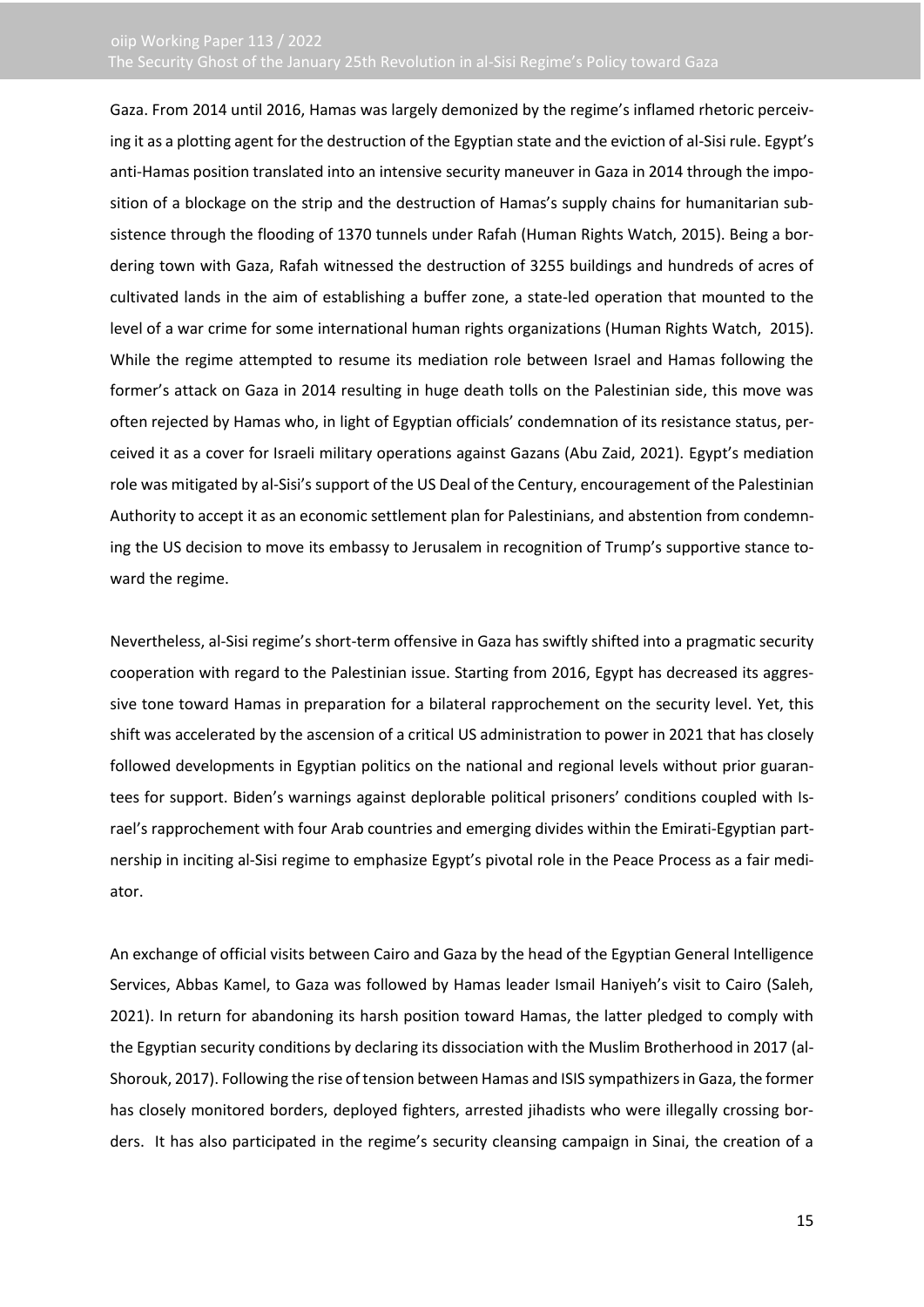buffer zone, and the construction of a border wall. This bilateral security cooperation reached a paramount level with Egypt's decision to indefinitely open borders with Gaza at the beginning of 2021, a measure that paved the way for a better crystallization of an Egyptian support for Gazans through the maintenance of goods' inflows and meditation on Hamas's side.

Following the Israeli attacks on Gaza in 2021 on the grounds of Hamas's strikes in response to Israel's illegal confiscation of Palestinian houses in Jerusalem, Egypt changed its passive tone toward Palestinians. Egyptian Foreign Minister, Sameh Shoukry, has publicly condemned Israel's takeover of Palestinian houses in Sheikh Jarrah in preparation of their ownership by Israeli settlers during an urgent Arab League meeting (al-Masry al-Youm, 2021b). Also, for the first time since the 1990s, Egyptian stateowned newspapers have depicted Hamas as a legitimate resistance movement against an Israeli aggression, a stance that was reflected by the adoption of supporting statements such as the 'rockets of the Palestinian resistance' against 'Israeli occupation' (al-Masry al-Youm, 2021a).

In this respect, instead of asking Hamas not to fire rockets on Israel in reference to a shared official belief of an illegitimate act, Egypt adopted a critical tone against Israel. Accounting for the increase of global sympathy toward Gazans, the Egyptian regime underlined the efficiency of its role in bolstering a cease-fire toward an effective management of the Palestinian issue. Instead of developing exclusive security ties with Israel and aligning its official positions to those of its Israeli counterparts, Egypt was no longer considering Israel as an ally for which it would sacrifice its role as being an impartial broker. Toward this end, Egypt orchestrated the 2021 cease-fire in Gaza in coordination with new regional partners, Qatar and Turkey, in order to gain their support during peace negotiations (Reuters, 2021). In line with this move, Egypt initiated the Munich Quartet, a diplomatic platform for discussing the Palestinian issue and reaching a long-term and unconditional agreement between Israel and Hamas, in cooperation with Jordan, France, and Germany, which was lately joined by the US.

During his meetings with the Palestinian Authority leader Mahmoud Abbas, al-Sisi underscored Egypt's willingness to promote initiatives for peace, establish confidence-building measures, and launch an intra-Palestinian reconciliation in accordance with international resolutions (Abu Zaid, 2021). Al-Sisi brokered Hamas's release of two Israeli war prisoners and the return of the remnants of two others in exchange for peace in Gaza. He has also promised to facilitate the Palestinian Authority's return to Gaza and the unification of Palestinian factions under the auspices of the Head of Egyptian Intelligence Abbas Kamel. Relying on an army-backed industrial consortium, al-Sisi regime consolidated Egypt's grip on Gaza by declaring his support for a fair and permanent resolution between Palestinians and Israelis. Egypt brokered a ceasefire that ended the Israeli armed attack on Gaza and promised to rebuild 2,200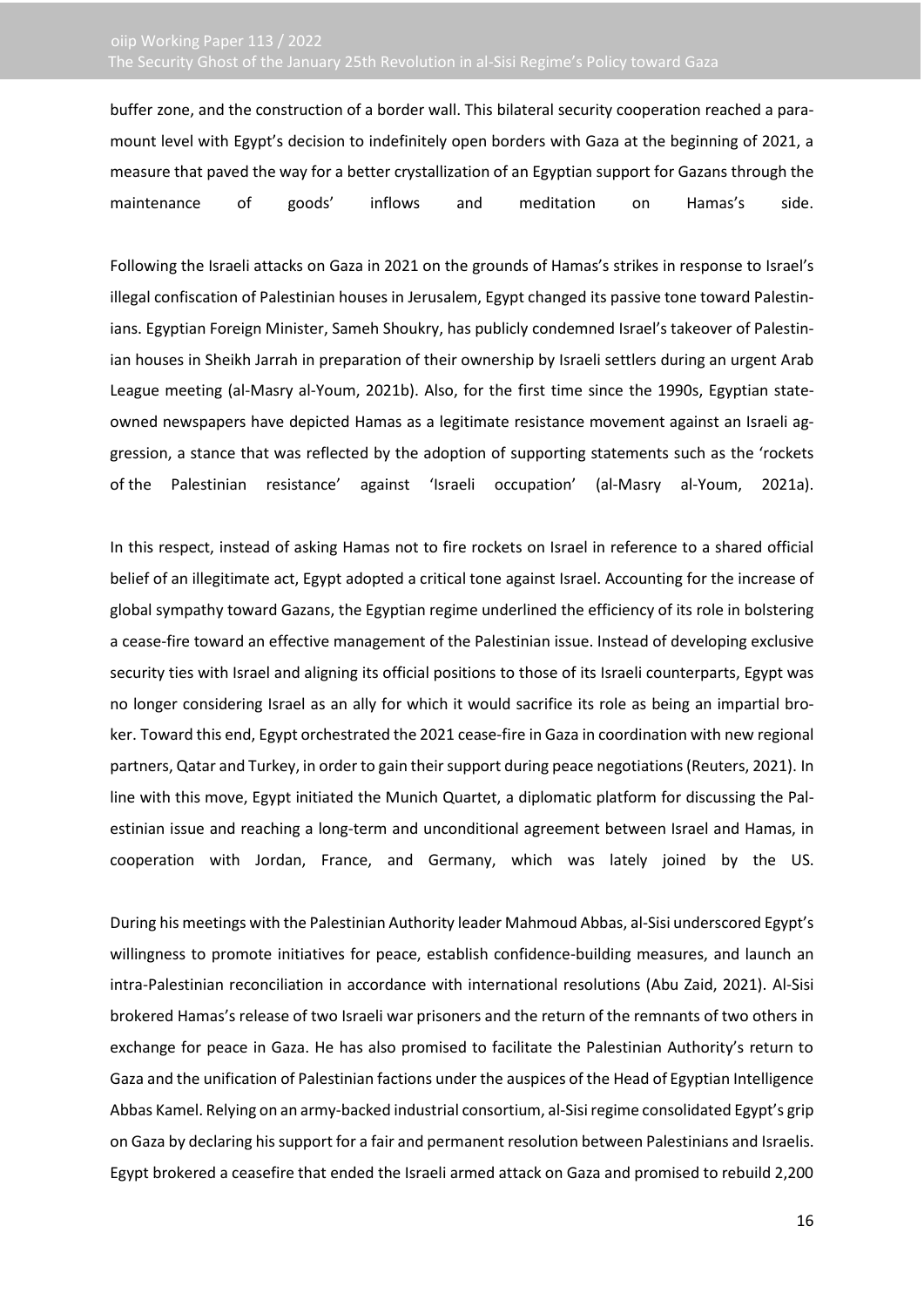and 37,000 homes that were either destroyed or damaged by the Israeli authorities. It has also dispatched more than 120 trucks sponsored by the state-owned fund *Tahya Misr* (long live Egypt) that carried medical aid and subsistence materials shortly after the declaration of the ceasefire (Daily News Egypt, 2021). In spite of Hamas's close ties with the Muslim Brotherhood for which its leaders were convicted of betrayal and condemned to capital punishment, al-Sisi regime, instead of closing borders with Gaza following Israel's military raids in 2021, declared its willingness to rebuild the strip with a budget of 500 million dollars (Reuters, 2021).

Following the success of Egypt's mediation between Hamas and Israel, the Egyptian President confirmed his initiation of a brokerage role in the Palestinian question in return for the non-US involvement into Egyptian national affairs. This tacit agreement was asserted during Biden's contacts with al-Sisi where the former underscored the importance of Egypt's mediation role, especially following the US decision of non-military engagement in the region (Haaretz, 2021). Although, the Biden administration has been critical of the new regime's repressive policy, Egypt's capitalization on its security involvement in Gaza underlined its irreversible pivotal role for the US. Breaking with his silence, Biden contacted al-Sisi to congratulate him for his success in taking control over security conditions in Gaza and aborting Hamas's support for Jihadis in Sinai (Times of Israel, 2021). In spite of Qatari ties with Hamas and the Emirates' recognition of Israel in 2020, Egypt remains the only state that is unanimously acknowledged by the US administration as a reliable and trusted broker between Israelis and Palestinians. Following Egyptian-sponsored meetings with Hamas's leaders and Israeli officials, President Biden praised al-Sisi's brokerage of the cease-fire in Gaza and declared Egypt as a 'real and effective partner' (Times of Israel, 2021). In contrast with Biden's previous confirmation of 'no more blank checks for Trump's favorite dictator,' he agreed not to intervene in Egyptian national affairs and approved a 197 million \$ arms deal with Egypt (Haaretz, 2021).

### <span id="page-16-0"></span>**Conclusion**

This study examined al-Sisi regime's policy toward Gaza from 2014 until 2021 by unpacking the regime's security obsession with the potential recurrence of massive anti-regime uprisings similar to the January 25 Revolution. Doing so, it underlined how al-Sisi regime's two-staged balanced Gaza policy is inscribed into the security line of tradition among Egyptian rulers, especially the establishment since the 1980s, associating Gaza to the regime's stability and state survival.

Dwelling on haunted security politics as an additional lenses for a better understanding of ruling regimes' attitudes with regard to foreign policy issues, this study contended that the establishment's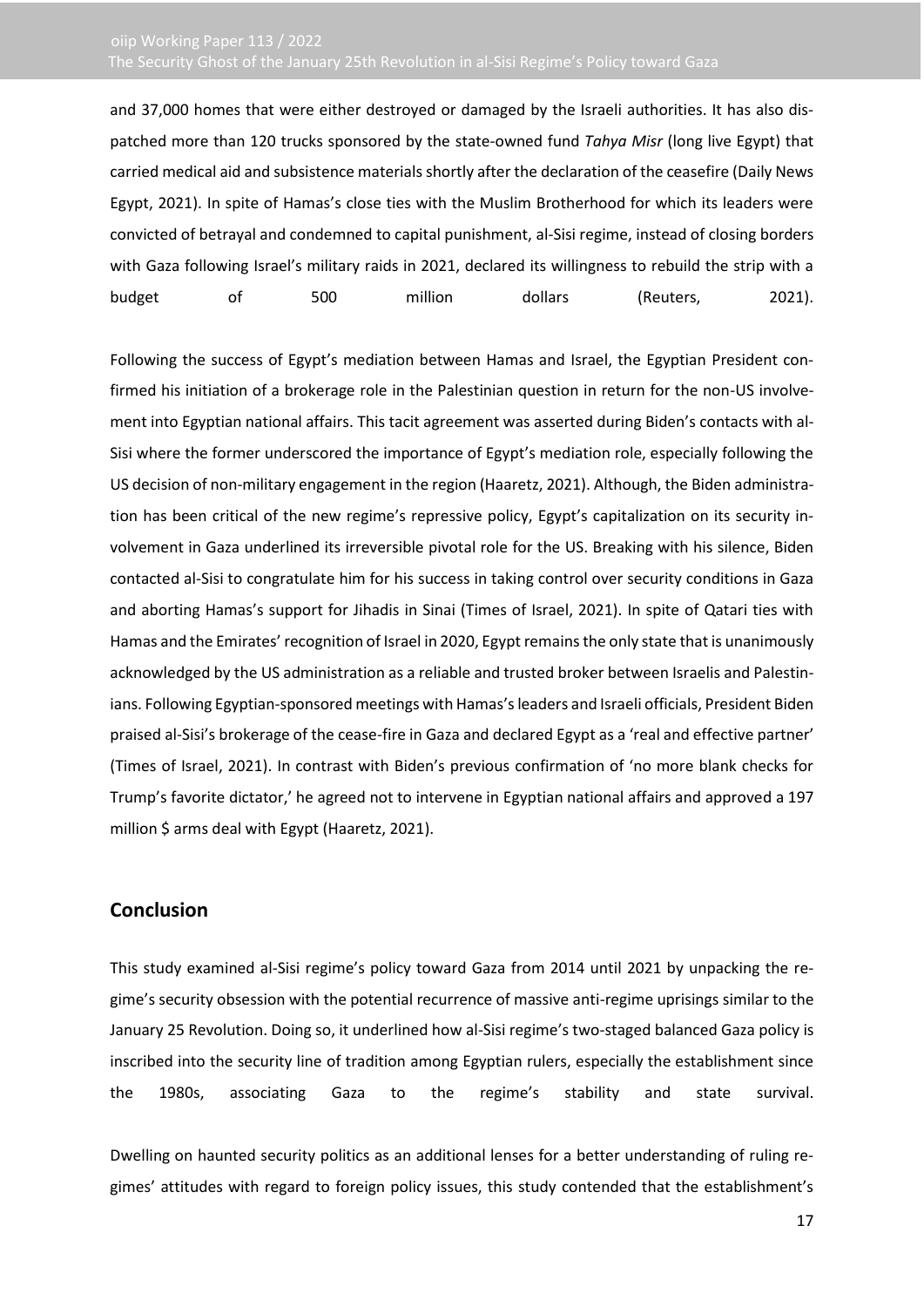memory has been haunted by the January 25 Revolution as a security ghost that risks to undermine the regime's stability. This memory prompted al-Sisi regime to preserve the post-2013 status quo following the eviction of the Muslim Brotherhood's rule through the projection of a balanced Gaza policy for securing its legitimacy vis-à-vis the US. This study relied on an investigatory research method approach consisting of 10 open-end and semi-structured interviews conducted with retired Egyptian diplomats and former political activists from 2014 until 2021 in Cairo. It asserted that, in line with his predecessors' security tradition of tying Gaza to the regime's stability, al-Sisi's Gaza policy manifested a balancing act between Mubarak's passivity toward Palestinians' rights and Morsi's tight ideological affinities with Hamas. Perceiving the January 25 Revolution as a chaotic disorder and a potentially recurrent eminent threat to the ruling regime, President Al-Sisi formulated a security-oriented Gaza policy that ensured the regime's elimination of opponents, tight control of borders and over national subjects, and cooptation of Hamas. Following the eviction of former President Morsi, the regime launched an extensive arrest campaign against the Muslim Brotherhood's members and supporters in addition to secular activists. This political crackdown coupled with a large-scale national war on terrorism against ISIS affiliate in Sinai that was believed to be supported by Hamas-sponsored weapons and fighters smuggled through underground tunnels. These precarious security conditions compelled the regime to adopt an assertive policy toward Gaza that mounted to the level of a war crime.

Yet, Gaza's geographical proximity to Egypt, population density, and domination by an Islamic resistance movement that self-identifies as an offspring of the Muslim Brotherhood prompted the regime to change its stance toward Hamas. In contrast with Morsi's rapprochement with Hamas and Mubarak's sacrifice of Palestinians' rights to its alliance with Israel and the US, al-Sisi regime confirmed Egypt's role as an effective and irreplaceable mediator between Hamas and Israel in return for a US support that overlooks its human rights violations. Following its success in securing an unconditional and long term cease-fire between Hamas and Israel, the Egyptian regime managed to rally the Biden administration's support in spite of human rights violations in return for an effective mediation role. By adopting a two staged balanced policy toward Gaza, al-Sisi regime ensured the establishment's national security grip on power through the elimination of opponents and the obtention of the US support and annual military aid without being scrutinized for human rights violations.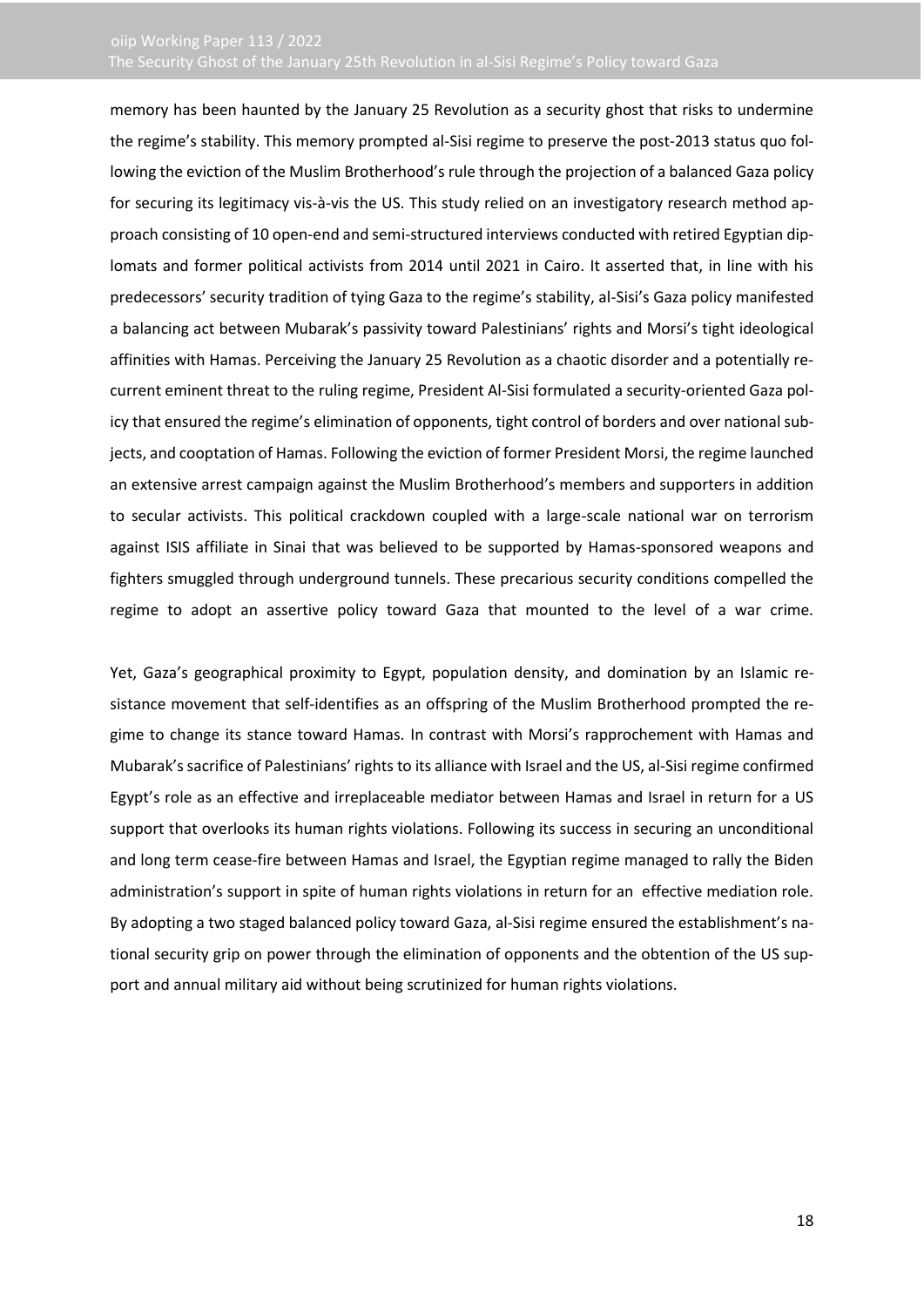## <span id="page-18-0"></span>**References**

Abu Zaid, M. (2021). 'Egypt Continuing Efforts to Return Palestinian Authority to the Gaza Strip,' Says al-Sisi. *Arab News*, 7 October.

Al-Masry al-Youm (2021a). 'The Resistance's rockets inflicts Israel tremendous losses.' 17 May.

Al-Masry al-Youm (2021b). 'Sameh Shoukry: All the support for Palestinian government and people.'10 May.

Al-Sisi, A. (2016 and 2018). Speeches on January 25<sup>th</sup> Revolution. State Information Service Al-Sisi, A. (2021). Speech on the Ethiopian Project.<https://www.youtube.com/watch?v=w9db6iz6XfA> al-Sherif, A. (2014).

'The Muslim Brotherhood and the future of political Islam in Egypt.' Carnegie Endowment for International Peace. 21 October.

Al-Shorouk (2017). 'Hamas declares its dissociation from the Muslim Brotherhood and redefines its self through the issuing of a new document.' 1 May.

Ben-Zvi, A. (2002). *John F. Kennedy and the Politics of Arms Sales to Israel.* London: Frank Cass.

Brockner, J. and Rubin, J. (1985). *Entrapment in escalating conflicts: A social psychological analysis.* NY: Springer.

CNN Arabic (2016). 'Daesh declares responsibility for shooting a police patrol in Sinai.' 12 January.

CNN Arabic (2021). 'Al-Sisi: 25 January events declared the state's death.' 11 September.

Daily News Egypt (2021). 'Egypt's Tahya Misr Fund Dispatches 3<sup>rd</sup> Humanitarian Convoy to Gaza.' 31 May.

Daily News Egypt (2012). 'Egyptian Delegation Meets with US Officials in Washington.' December 12.

Darrag, A. (2013). 'On the Vision for The Egyptian Foreign Policy After the Revolution.' TESEV.

Droz-Vincent, P. (2020). *Military politics of the contemporary Arab World*. Cambridge, Cambridge University Press.

France24 (2013). 'The Egyptian government classifies the Muslim Brotherhood as a terrorist organization.' 25 December.

Haaretz (2021). 'Egypt's Monopoly on rebuilding Gaza serves both Israel and Hamas.*'* 27 November. Haber, J. and Ighani, H. (2013). 'A Delicate Balancing Act: Egyptian Foreign Policy After the Revolution.' IMES Capstone Paper Series.

Helal, R. (2008). 'The Egyptian Regional Role in the Arab-Israeli Conflict.' In H. Metkis, ed. *Contemporary Developments in Egypt's Regional Role.* Cairo: al- Shorouk Library, 75-112.

Holsti, O (2006). *Making American Foreign Policy*. London: Routledge.

Human Rights Watch (2015). 'Look for another home.' 22 September.